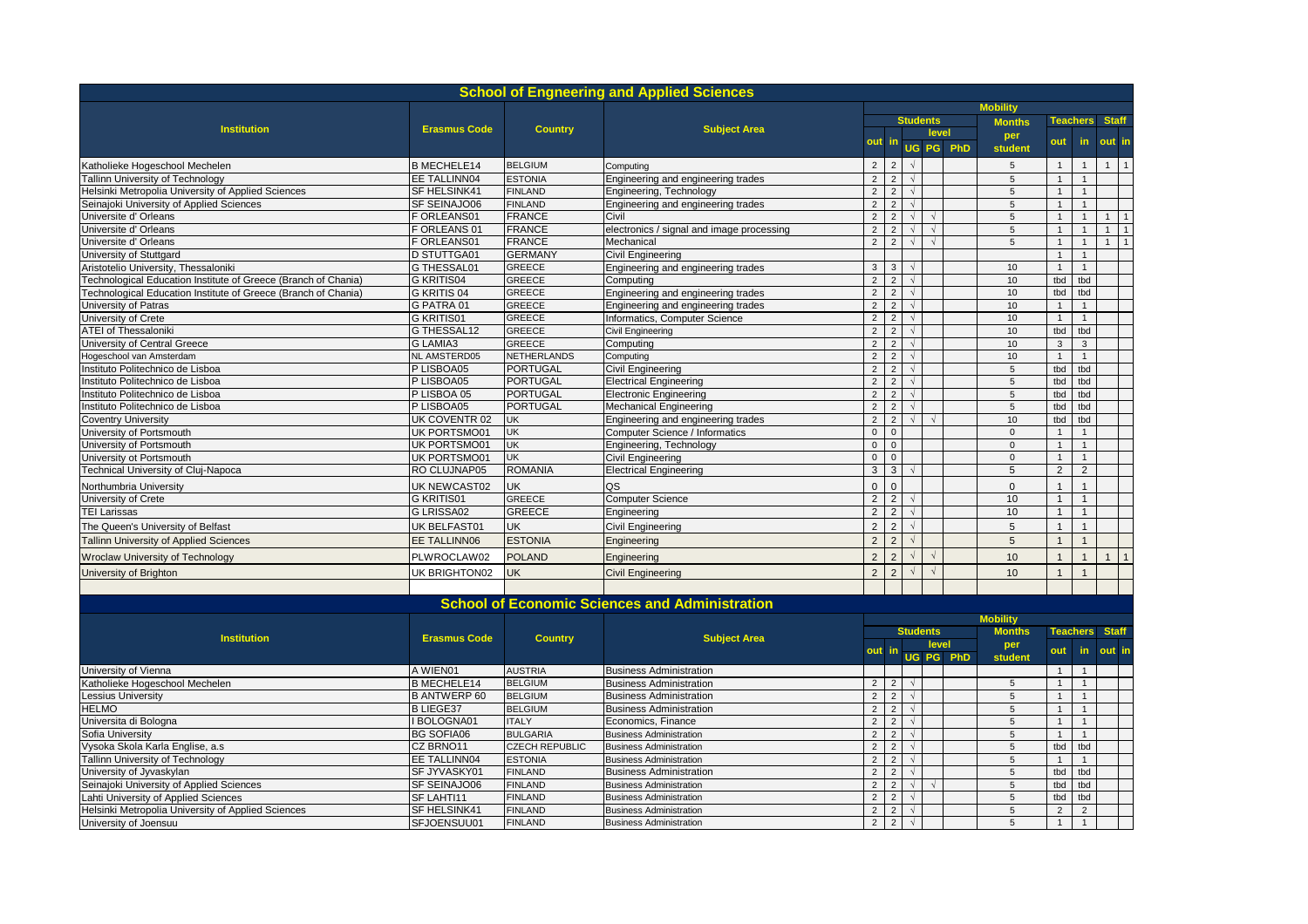| Riga<br>ւ Technical Universitv                           | LV RIGA02  | ILA I VIA           | Business Administration (Broad Programmes) |  |  |  |  |  |
|----------------------------------------------------------|------------|---------------------|--------------------------------------------|--|--|--|--|--|
| Panstwowa Wyzsza Szkola Zawodowa w Gorzowa Wielkopolskim | PLGORZOW0  | <b>OLAND</b><br>Inc | <b>Business Administration</b>             |  |  |  |  |  |
| Instituto Politechnico do Porto                          | P PORTO05  | PORTUGAL            | <b>Business Administration</b>             |  |  |  |  |  |
| University of Pais Vasco                                 | E BILBAO01 | <b>SPAIN</b>        | <b>Business Administration</b>             |  |  |  |  |  |

|                                               |                     |                  | <b>School of Health Sciences</b>                     |                |                |                 |            |                 |                            |                |                 |                                |  |  |  |  |
|-----------------------------------------------|---------------------|------------------|------------------------------------------------------|----------------|----------------|-----------------|------------|-----------------|----------------------------|----------------|-----------------|--------------------------------|--|--|--|--|
|                                               |                     |                  |                                                      |                |                |                 |            | <b>Mobility</b> |                            |                |                 |                                |  |  |  |  |
| <b>Institution</b>                            | <b>Erasmus Code</b> | <b>Country</b>   | <b>Subject Area</b>                                  |                |                | <b>Students</b> |            |                 | <b>Months</b>              |                | <b>Teachers</b> | <b>Staff</b>                   |  |  |  |  |
|                                               |                     |                  |                                                      |                |                |                 | level      |                 | per                        | out            | in.             | out in                         |  |  |  |  |
|                                               |                     |                  |                                                      |                |                |                 |            | UG PG PhD       | student                    |                |                 |                                |  |  |  |  |
| <b>ATEI of Thessaloniki</b>                   | G THESSAL12         | <b>GREECE</b>    | Nursing and Caring                                   | $\overline{2}$ | 2 <sup>1</sup> | $\sqrt{ }$      |            |                 | 10                         | tbd            | tbd             |                                |  |  |  |  |
| University of the Peloponnese                 | <b>G TRIPOLI03</b>  | <b>GREECE</b>    | Nursing and Caring                                   | $\overline{4}$ | $\overline{4}$ |                 |            |                 | 10                         | $\overline{1}$ | $\overline{1}$  |                                |  |  |  |  |
| Linkopings University                         | S LINKOPI01         | SWEDEN           | Nursing and Caring                                   | $\overline{2}$ | 2              | $\sqrt{ }$      |            |                 | 5                          | 5              | $5\phantom{.0}$ |                                |  |  |  |  |
|                                               |                     |                  |                                                      |                |                |                 |            |                 |                            |                |                 |                                |  |  |  |  |
|                                               |                     |                  | <b>School of Architecture, Fine and Applied Arts</b> |                |                |                 |            |                 |                            |                |                 |                                |  |  |  |  |
|                                               |                     |                  |                                                      |                |                |                 |            |                 | <b>Mobility</b>            |                |                 |                                |  |  |  |  |
| <b>Institution</b>                            | <b>Erasmus Code</b> | <b>Country</b>   | <b>Subject Area</b>                                  |                |                | <b>Students</b> |            |                 | <b>Months</b>              |                | <b>Teachers</b> | <b>Staff</b>                   |  |  |  |  |
|                                               |                     |                  |                                                      |                | out            |                 | level      | UG PG PhD       | per                        | out            | in.             | out in                         |  |  |  |  |
| <b>Kunstuniversitat Linz</b>                  | A LINZ02            | <b>AUSTRIA</b>   | Art and Design                                       | $\overline{2}$ | 2              | $\sqrt{ }$      |            |                 | student<br>10 <sup>°</sup> | $\overline{1}$ | $\overline{1}$  |                                |  |  |  |  |
| North Karelia University of Applied Sciences  | SF JOENSUU09        | <b>FINLAND</b>   | <b>Graphic Design</b>                                | $\overline{2}$ | $\overline{2}$ | $\sqrt{ }$      |            |                 | 10                         | $\overline{1}$ | $\mathbf{1}$    |                                |  |  |  |  |
| North Karelia University of Applied Sciences  | SF JOENSUU09        | <b>FINLAND</b>   | <b>Interior Design</b>                               | $\overline{2}$ | $\overline{2}$ | $\sqrt{ }$      |            |                 | 10                         | tbd            | tbd             |                                |  |  |  |  |
| Hochschule fur Bildende Kunste Braunschweig   | <b>D BRAUNSC02</b>  | <b>GERMANY</b>   | Arts (Broad Programmes)                              | 3              | $\overline{3}$ | $\sqrt{ }$      |            |                 | 5                          | tbd            | tbd             |                                |  |  |  |  |
| Aristotelio University, Thessaloniki          | <b>G THESSAL01</b>  | <b>GREECE</b>    | Architecture and Town Planning                       | $\mathbf{3}$   | $\overline{3}$ | $\sqrt{ }$      |            |                 | 10                         | $\overline{1}$ | $\overline{1}$  |                                |  |  |  |  |
| University of Patras                          | G PATRA01           | <b>GREECE</b>    | Architecture and Town Planning                       | 2              | $\overline{2}$ |                 |            |                 | 10                         | $\overline{1}$ | $\overline{1}$  |                                |  |  |  |  |
| Szechenyi Istvan University                   | HU GYOR01           | <b>HUNGARY</b>   | Architecture                                         | $\overline{2}$ | $\overline{2}$ |                 |            |                 | 5                          | $\overline{1}$ | $\overline{1}$  |                                |  |  |  |  |
| Kaunas College                                | LT KAUNAS08         | <b>LITHUANIA</b> | Art and Design                                       | $\overline{2}$ | $\overline{2}$ |                 |            |                 | 5                          | $\overline{1}$ | $\overline{1}$  |                                |  |  |  |  |
| Escuela de Arte y Superior de Diseno La Rioja | E LOGRONO03         | <b>SPAIN</b>     | Graphic / Interior Design                            | $\overline{2}$ | $\overline{2}$ | $\sqrt{ }$      |            |                 | 5                          | tbd            | tbd             |                                |  |  |  |  |
| <b>Birmingcham City University</b>            | UK BIRMING03        | <b>UK</b>        | Art and Design                                       | $\overline{2}$ | $\overline{2}$ | $\sqrt{ }$      |            |                 | 5                          | $\overline{1}$ | $\overline{1}$  |                                |  |  |  |  |
| <b>Coventry University</b>                    | UK COVENTR 02       | <b>UK</b>        | Art and Design                                       | $\overline{2}$ | $\overline{2}$ |                 |            |                 | 5                          | $\overline{1}$ | $\overline{1}$  |                                |  |  |  |  |
| North Karelia University of Applied Sciences  | SF JOENSUU09        | <b>FINLAND</b>   | Graphic Design                                       | $\overline{2}$ | $\overline{2}$ | $\sqrt{ }$      |            |                 | 5                          | $\overline{1}$ |                 |                                |  |  |  |  |
| North Karelia University of Applied Sciences  | SF JOENSUU09        | <b>FINLAND</b>   | <b>Interior Design</b>                               | $\overline{2}$ | $\overline{2}$ |                 |            |                 | 5                          | $\overline{1}$ |                 |                                |  |  |  |  |
| Kaunas College                                | <b>LT KAUNAS08</b>  | LITHUANIA        | Art and Design                                       | $\overline{2}$ | 2              | $\sqrt{ }$      |            |                 | 5                          | $\overline{1}$ |                 |                                |  |  |  |  |
| University of Patras                          | G PATRA01           | <b>GREECE</b>    | Architecture and Town Planning                       | $\overline{2}$ | $\overline{2}$ |                 |            |                 | 10 <sup>10</sup>           | $\overline{1}$ |                 |                                |  |  |  |  |
| Aristotelio University, Thessaloniki          | G THESSAL 01        | <b>GREECE</b>    | Architecture and Town Planning                       | 3              | $\overline{3}$ | $\sqrt{ }$      |            |                 | 10                         | $\overline{1}$ |                 |                                |  |  |  |  |
| <b>Coventry University</b>                    | <b>UK COVENTR02</b> | <b>UK</b>        | Art and Design                                       | $\overline{2}$ | $\overline{2}$ | $\sqrt{ }$      |            |                 | 10                         | $\overline{1}$ |                 |                                |  |  |  |  |
| Szechenyi University                          | HU GYOR01           | <b>HUNGARY</b>   | Architecture                                         | $\overline{2}$ | 2              | $\sqrt{ }$      |            |                 | 5                          | $\overline{1}$ |                 |                                |  |  |  |  |
| <b>Glasgow Caledonian Unviersity</b>          | UK GLASGOW08        | <b>UK</b>        | <b>Graphic Design</b>                                | $\overline{2}$ | 2              | $\sqrt{ }$      |            |                 | 5                          | $\overline{1}$ |                 |                                |  |  |  |  |
| Politecnico Di Milano                         | I MILANO002         | <b>ITALY</b>     | Architecture                                         | 2              | $\overline{2}$ |                 |            |                 | 5                          | $\overline{1}$ |                 |                                |  |  |  |  |
| Politecnico di Torino                         | I TORINO02          | <b>ITALY</b>     | Architecture                                         | $\overline{2}$ | 2              | $\sqrt{ }$      | $\sqrt{ }$ |                 | 5                          | $\mathbf{0}$   | $\mathbf 0$     |                                |  |  |  |  |
| Democritus University of Thrace               | <b>G KOMOTIN01</b>  | <b>GREECE</b>    | Architecture                                         | $\overline{2}$ | $\overline{2}$ | $\sqrt{ }$      |            |                 | 5                          | $\overline{1}$ | $\overline{1}$  |                                |  |  |  |  |
| <b>HTWK Leipzig</b>                           | D LEIPZIG02         | <b>GERMANY</b>   | Architecture                                         | $\overline{2}$ | $\overline{2}$ |                 | $\sqrt{ }$ |                 | 5                          | $\mathbf{1}$   | $\overline{1}$  |                                |  |  |  |  |
| Universita Degli Studi di Firenze             | I FIRENZE01         | <b>ITALY</b>     | Architecture                                         | $\overline{2}$ | $\overline{2}$ | $\sqrt{ }$      | $\sim$     |                 | 5                          | $\overline{1}$ | $\overline{1}$  |                                |  |  |  |  |
| Vilnius Academy of Arts                       | LT VILNUS03         | LITHUANIA        | Art and Design                                       | $\overline{2}$ | $\overline{2}$ |                 |            |                 | 5                          | $\overline{1}$ | $\mathbf{1}$    | $\overline{1}$<br>$\mathbf{1}$ |  |  |  |  |
| University of Zagreb                          | HR ZAGREB01         | <b>CROATIA</b>   | Art and Design                                       | $\overline{2}$ | $\overline{2}$ |                 | $\sqrt{ }$ |                 | 5                          | $\mathbf{1}$   | $\overline{1}$  |                                |  |  |  |  |

| <b>School of Education</b>           |                     |                |                                    |                |                 |  |       |           |                 |      |         |               |  |  |                       |
|--------------------------------------|---------------------|----------------|------------------------------------|----------------|-----------------|--|-------|-----------|-----------------|------|---------|---------------|--|--|-----------------------|
|                                      |                     |                |                                    |                |                 |  |       |           | <b>Mobility</b> |      |         |               |  |  |                       |
| <b>Institution</b>                   | <b>Erasmus Code</b> | <b>Country</b> | <b>Subject Area</b>                |                | <b>Students</b> |  |       |           |                 |      |         | <b>Months</b> |  |  | <b>Teachers Staff</b> |
|                                      |                     |                |                                    | out i          |                 |  | level |           | per             | out. | in.     | out in        |  |  |                       |
|                                      |                     |                |                                    |                |                 |  |       | UG PG PhD | student         |      |         |               |  |  |                       |
| Kunstuniversitat Linz                | A LINZ02            | <b>AUSTRIA</b> | Art Education inc teacher training | 2              |                 |  |       |           | 10              |      | tbd tbd |               |  |  |                       |
| University of Patras                 | G PATRA01           | <b>GREECE</b>  | Education, Teacher Training        |                |                 |  |       |           | 10              |      |         |               |  |  |                       |
| University of Thessaly               | G VOLOS01           | <b>GREECE</b>  | Education, Teacher Training        | 2 <sup>1</sup> | $\overline{2}$  |  |       |           | 10 <sup>1</sup> |      | tbd tbd |               |  |  |                       |
| University of Thessaly               | <b>G VOLOS01</b>    | <b>GREECE</b>  | Physical Education, Sport Science  |                |                 |  |       |           | 10              |      | tbd tbd |               |  |  |                       |
| Aristotelio University, Thessaloniki | <b>G THESSAL 01</b> | <b>GREECE</b>  | Education, Teacher Training        | 3              | $\mathbf{3}$    |  |       |           | 10 <sup>1</sup> |      |         |               |  |  |                       |
| University of Western Macedonia      | G KOZANI02          | <b>GREECE</b>  | <b>Pre-Primary</b>                 |                | 2               |  |       |           | 10 <sup>°</sup> |      |         |               |  |  |                       |